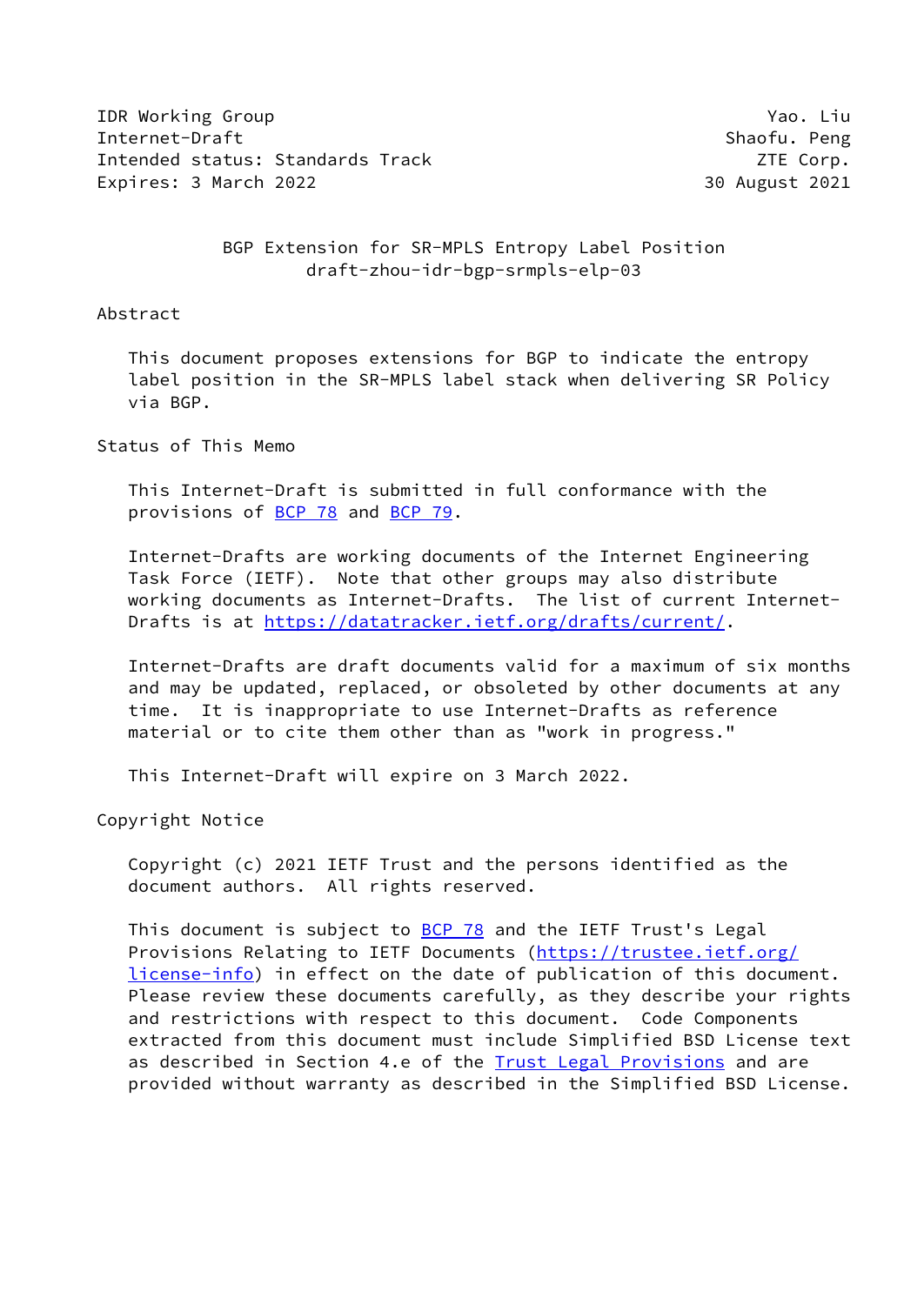<span id="page-1-1"></span>

| Internet-Draft | BGP Extension for ELP | August 2021 |
|----------------|-----------------------|-------------|
|----------------|-----------------------|-------------|

## Table of Contents

|                                                                            | $\overline{2}$          |
|----------------------------------------------------------------------------|-------------------------|
| 2. Conventions used in this document $\dots$                               | $\overline{\mathbf{3}}$ |
|                                                                            | $\overline{\mathbf{3}}$ |
|                                                                            | $\overline{3}$          |
| $\underline{3}$ . Entropy Label Position in SR-MPLS with the Controller    | $\overline{3}$          |
| BGP Extensions for ELP in SR Policy<br>4.                                  | $\overline{5}$          |
| Operations $\ldots \ldots \ldots \ldots \ldots \ldots \ldots \ldots$<br>5. | $-5$                    |
| 6.                                                                         | $-5$                    |
|                                                                            | $\overline{5}$          |
|                                                                            | 6                       |
| 8.1. Normative References                                                  | 6                       |
| 8.2. Informative References                                                | 6                       |
|                                                                            |                         |

## <span id="page-1-0"></span>[1](#page-1-0). Introduction

 Segment Routing (SR) leverages the source routing paradigm. Segment Routing can be instantiated on MPLS data plane which is referred to as SR-MPLS [[RFC8660\]](https://datatracker.ietf.org/doc/pdf/rfc8660). SR-MPLS leverages the MPLS label stack to construct the SR path.

Entropy labels (ELs) [\[RFC6790](https://datatracker.ietf.org/doc/pdf/rfc6790)] are used in the MPLS data plane to provide entropy for load-balancing. The idea behind the entropy label is that the ingress router computes a hash based on several fields from a given packet and places the result in an additional label named "entropy label". Then, this entropy label can be used as part of the hash keys used by an LSR. Using the entropy label as part of the hash keys reduces the need for deep packet inspection in the LSR while keeping a good level of entropy in the load-balancing.

 [RFC8662] proposes to use entropy labels for SR-MPLS networks and multiple < ELI, EL> pairs may be inserted in the SR-MPLS label stack. The ingress node may decide the number and position of the ELI/ELs which need to be inserted into the label stack, that is termed as ELP (Entropy Label Position) in this document. But in some cases,the the controller (e.g. PCE) can be used to perform the TE path computation as well as the Entropy Label Position which is useful for inter domain scenarios.

<span id="page-1-2"></span> [I-D.ietf-idr-segment-routing-te-policy] specifies the way to use BGP to distribute one or more of the candidate paths of an SR Policy to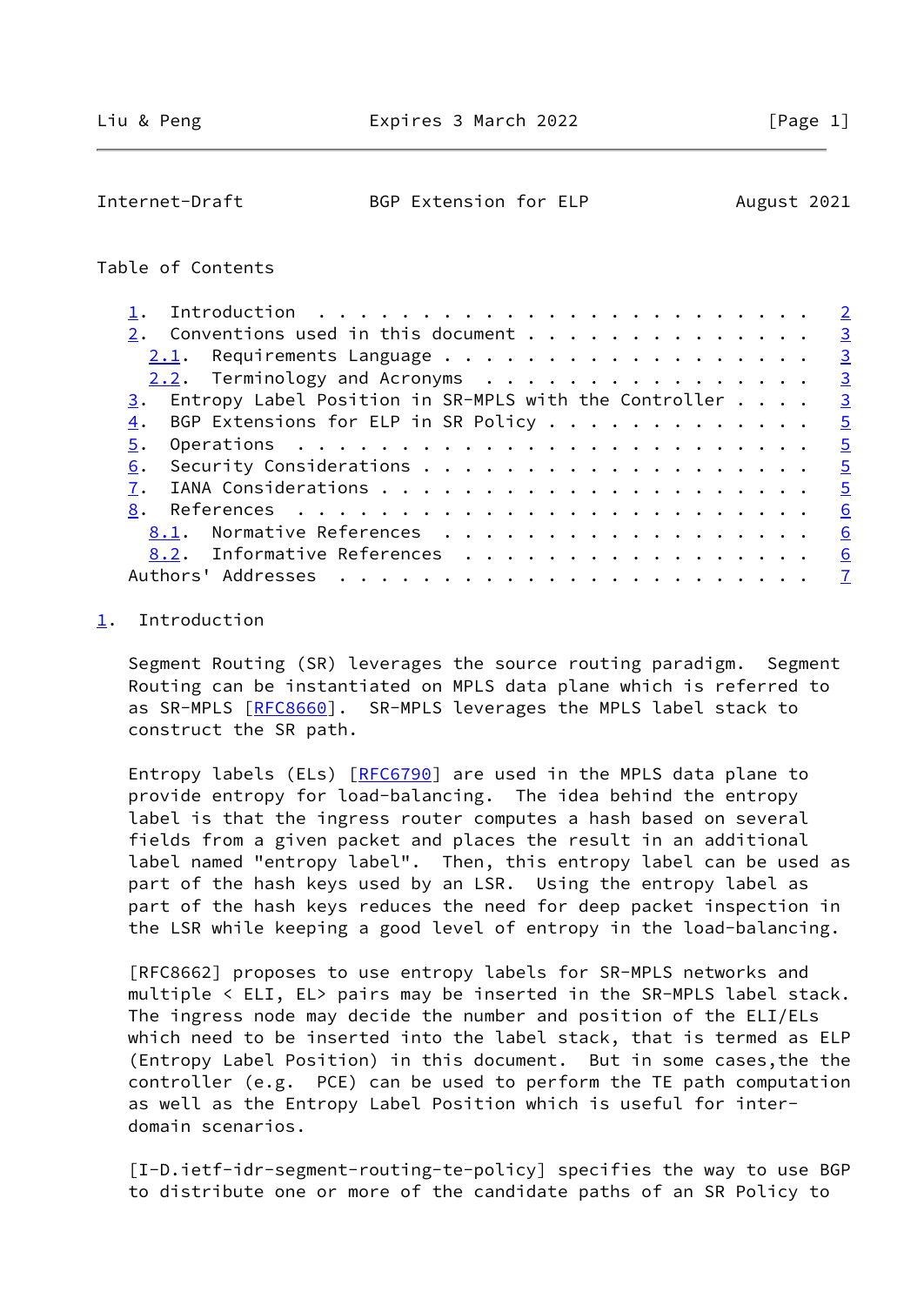the headend of that policy.

 This document proposes extensions for BGP to indicate the ELP in the segment list when delivering SR Policy via BGP in SR-MPLS networks.

| Liu & Peng | Expires 3 March 2022 | [Page 2] |
|------------|----------------------|----------|
|            |                      |          |

<span id="page-2-1"></span>Internet-Draft BGP Extension for ELP August 2021

- <span id="page-2-0"></span>[2](#page-2-0). Conventions used in this document
- <span id="page-2-2"></span>[2.1](#page-2-2). Requirements Language

 The key words "MUST", "MUST NOT", "REQUIRED", "SHALL", "SHALL NOT", "SHOULD", "SHOULD NOT", "RECOMMENDED", "NOT RECOMMENDED", "MAY", and "OPTIONAL" in this document are to be interpreted as described in [BCP](https://datatracker.ietf.org/doc/pdf/bcp14) [14](https://datatracker.ietf.org/doc/pdf/bcp14) [[RFC2119\]](https://datatracker.ietf.org/doc/pdf/rfc2119) [\[RFC8174](https://datatracker.ietf.org/doc/pdf/rfc8174)] when, and only when, they appear in all capitals, as shown here.

<span id="page-2-3"></span>[2.2](#page-2-3). Terminology and Acronyms

EL: Entropy Label

ELI: Entropy Label Indicator

ELC: Entropy Label Capability

ERLD: Entropy Readable Label Depth

ELP: Entropy Label Position

MSD: Maximum SID Depth

<span id="page-2-4"></span>[3](#page-2-4). Entropy Label Position in SR-MPLS with the Controller

As described in [\[RFC8662\] section](https://datatracker.ietf.org/doc/pdf/rfc8662#section-7) 7, ELI/EL placement is not an easy decision, multiple criteria may be taken into account.

 First is the Maximum SID Depth (MSD), it defines the maximum number of labels that a particular node can impose on a packet, and it is a limit when the ingress node imposing ELI/EL pairs on the SR label stack.

 The Entropy Readable Label Depth(ERLD) value is an important parameter to consider when inserting an ELI/EL. The ERLD is defined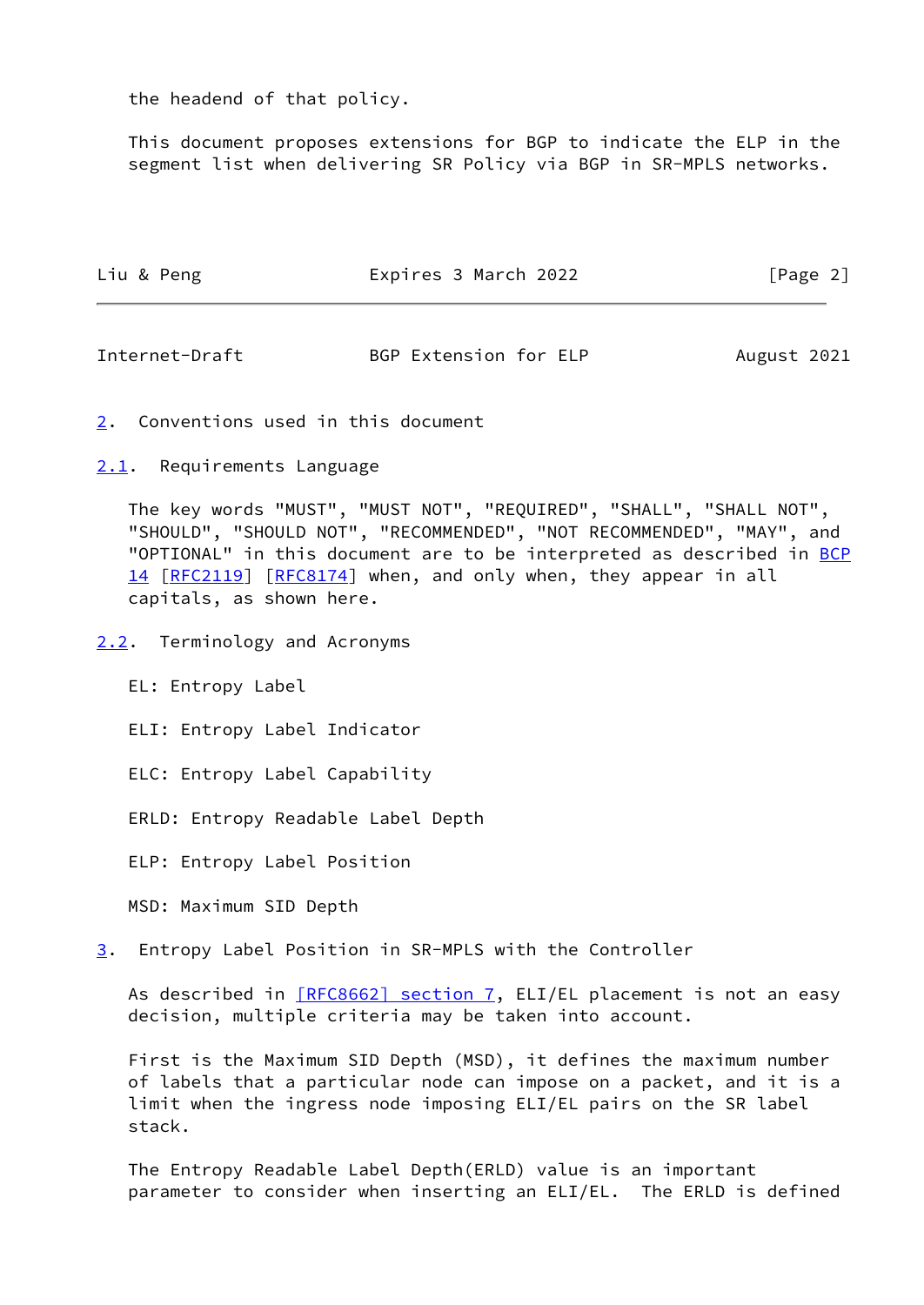as the number of labels a router can both read in an MPLS packet received on its incoming interface(s) and use in its load-balancing function. An ELI/EL pair must be within the ERLD of the LSR in order for the LSR to use the EL during load-balancing. It's necessary to get the ERLD of the nodes along the SR path to achieve efficient load-balancing.

 An implementation MAY try to evaluate if load-balancing is really expected at a particular node based on the segment type of its label, which also influences the ELP of a segment list.

| Liu & Peng | Expires 3 March 2022 | [Page 3] |
|------------|----------------------|----------|
|            |                      |          |

Internet-Draft BGP Extension for ELP August 2021

 Other criteria includes maximizing number of LSRs that will load balance, preference for a part of the path, and etc. Using which criteria and how to decide the ELP based on the criteria is a matter of implementation.

 As shown in Figure 1, in the inter-domain scenario, a path from A to Z is required, a centralized controller performs the computation of the end-to-end path, along which traffic load-balancing is required.

| $\bullet$ . The contract of the contract of the contract of the contract of the contract of the contract of the contract of the contract of the contract of the contract of the contract of the contract of the contract of the co |  |  |  |  |  |
|------------------------------------------------------------------------------------------------------------------------------------------------------------------------------------------------------------------------------------|--|--|--|--|--|
|                                                                                                                                                                                                                                    |  |  |  |  |  |
| .   A  -------  B  ------   C  ------  X  -------  Y  ------  Z   .                                                                                                                                                                |  |  |  |  |  |
|                                                                                                                                                                                                                                    |  |  |  |  |  |
| . domain 1 domain 2 domain 3 .                                                                                                                                                                                                     |  |  |  |  |  |

Figure 1: Figure 1: Entropy Labels in SR-MPLS Inter-Domain Scenario

When the headend node in the first domain can't get the information of the nodes/SIDs in other domains, e.g, the ERLD of each node or the type of the SID bounded to a node/link, it's difficult for the headend node to decide the ELP of the segment list for the path.

 Performing the computation of the ELP by the controller is an alternate, since it's easier for the controller to get the required information along the segment list prescribed by itself.

For example, the ERLD value can be advertised via IS-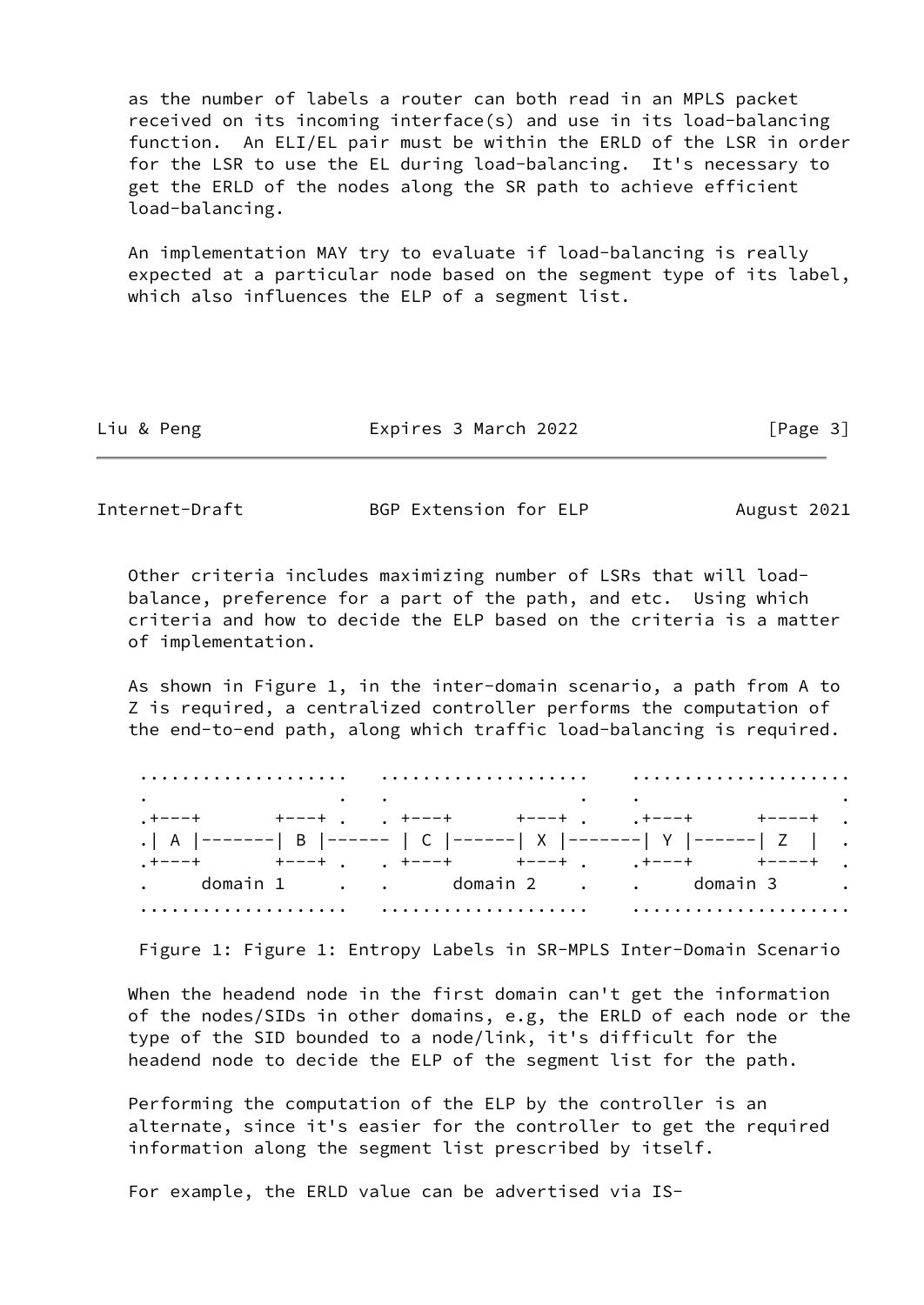IS[I-D.ietf-isis-mpls-elc] and OSPF[I-D.ietf-ospf-mpls-elc] with the domain, in each domain, one or more nodes are configured with BGP-LS so the controller can get the ERLD value of all the nodes through BGP-LS[RFC9085]. The controller can acquire the MSD of the headend node or the Binding SID anchor node via BGP-LS[RFC8814] or PCEP[RFC8664].

 Another benefit of utilizing the controller to calculate ELP is that if the criteria or calculation algorithm is changed, the corresponding modification only needs to be made on the controller instead of each headend node in the network.

 When the controller performs the computation of the the ELP for a segment list, the considerations for the placement of ELI/ELs introduced in [[RFC8662](https://datatracker.ietf.org/doc/pdf/rfc8662)] are still applicable. How the controller computes the ELP is out of scope of the document.

Liu & Peng The Expires 3 March 2022 [Page 4]

<span id="page-4-1"></span>Internet-Draft BGP Extension for ELP August 2021

 After the ELP of an SR path is decided, the controller SHOULD inform the result to the headend node of the path, so the node knows where to insert the ELI/ELs when needed. [Section 4](#page-4-0) proposes the detailed extensions for BGP to carry this information.

<span id="page-4-0"></span>[4](#page-4-0). BGP Extensions for ELP in SR Policy

 The Segment Flags for Segment Sub-TLVs are defined in Section 2.4.4.2.12 of [[I-D.ietf-idr-segment-routing-te-policy](#page-1-2)]. In this document, the ELP information is transmitted by extending the flags of Segment Sub-TLVs.

 0 1 2 3 4 5 6 7 +-+-+-+-+-+-+-+-+ |V|A|S|B|E| | +-+-+-+-+-+-+-+-+

 E-Flag: This flag, when set, indicates that presence of < ELI, EL> label pairs which are inserted after this segment. E-Flag is applicable to Segment Types A, C, D, E, F, G and H. If E-Flag appears with Segment Types B, I, J and K, it MUST be ignored.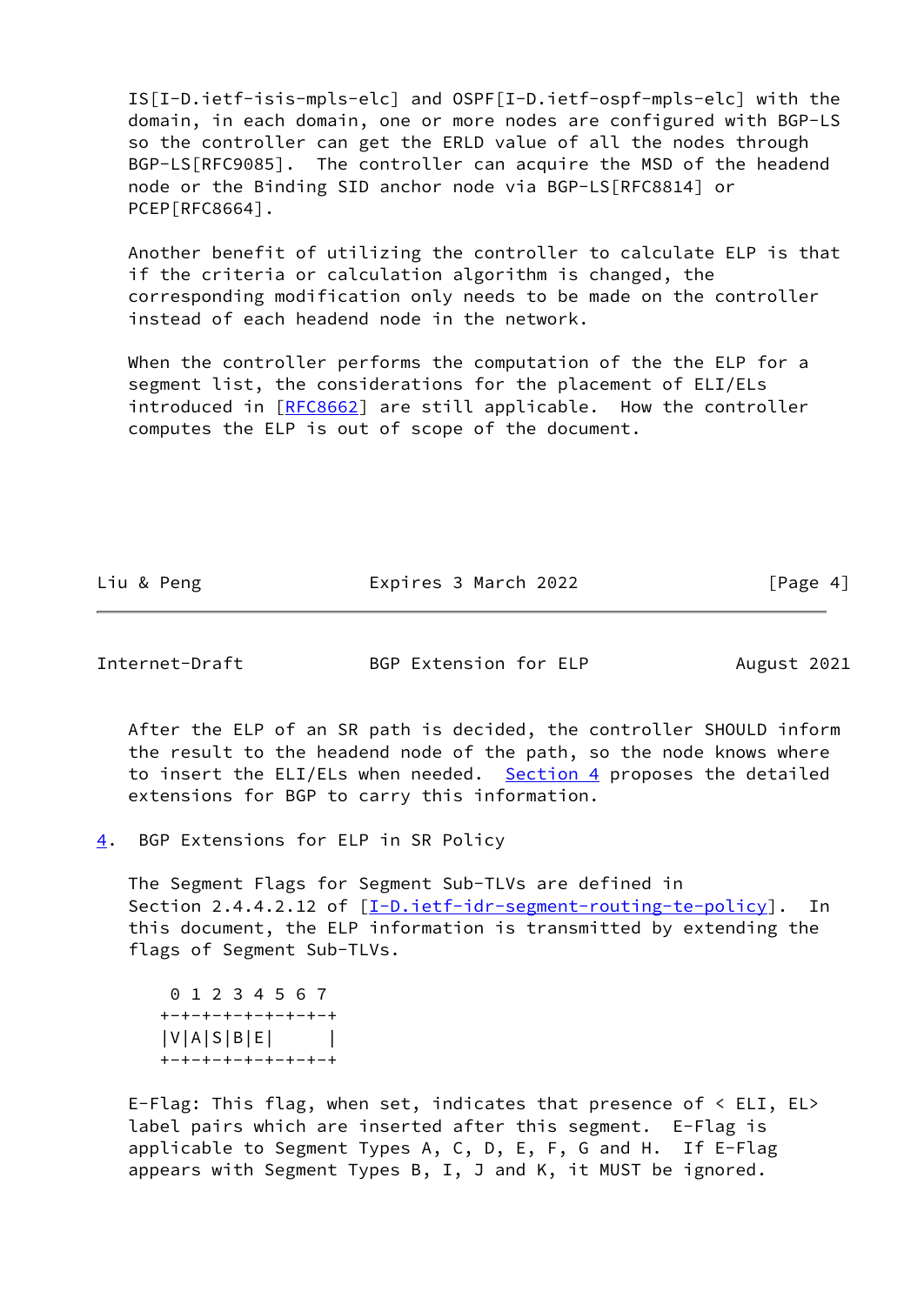## <span id="page-5-0"></span>[5](#page-5-0). Operations

 Node A receives an SR Policy NLRI with an Segment List sub-TLV from the controller. The Segment List sub-TLV contains multiple Segment sub-TLVs, e.g, <S1, S2, S3, S4, S5, S6>, the E-Flags of S3 and S6 are set, it indicates that if load-balancing is required, two <ELI, EL> pairs SHOULD be inserted into the label stack of the SR-TE forwarding entry, respectively after the Label for S3 and Label for S6.

 The value of EL is supplemented by the ingress node according to load-balancing function of the appropriate keys extracted from a given packet. After inserting ELI/ELs, the label stack on the ingress node would be <S1, S2, S3, ELI, EL, S4, S5, S6, ELI, EL>.

<span id="page-5-1"></span>[6](#page-5-1). Security Considerations

 Procedures and protocol extensions defined in this document do not introduce any new security considerations beyond those already listed in [[RFC8662\]](https://datatracker.ietf.org/doc/pdf/rfc8662) and [\[I-D.ietf-idr-segment-routing-te-policy](#page-1-2)].

<span id="page-5-2"></span>[7](#page-5-2). IANA Considerations

 This document requests bit 4 for Entropy Label Flag in "SR Policy Segment Flags" under the "BGP Tunnel Encapsulation" registry.

<span id="page-5-5"></span><span id="page-5-4"></span><span id="page-5-3"></span>

| Liu & Peng       | Expires 3 March 2022                                                                                                                                                                                                                                                                                                                                                                                             | [Page 5]      |
|------------------|------------------------------------------------------------------------------------------------------------------------------------------------------------------------------------------------------------------------------------------------------------------------------------------------------------------------------------------------------------------------------------------------------------------|---------------|
| Internet-Draft   | BGP Extension for ELP                                                                                                                                                                                                                                                                                                                                                                                            | August 2021   |
|                  | Bit Description                                                                                                                                                                                                                                                                                                                                                                                                  | Reference     |
| 4                | Entropy Label Position Flag(E-Flag)                                                                                                                                                                                                                                                                                                                                                                              | This document |
| References<br>8. |                                                                                                                                                                                                                                                                                                                                                                                                                  |               |
|                  | 8.1. Normative References                                                                                                                                                                                                                                                                                                                                                                                        |               |
|                  | [I-D.ietf-idr-segment-routing-te-policy]<br>Previdi, S., Filsfils, C., Talaulikar, K., Mattes, P.,<br>Rosen, E., Jain, D., and S. Lin, "Advertising Segment<br>Routing Policies in BGP", Work in Progress, Internet-<br>Draft, <u>draft-ietf-idr-segment-routing-te-policy-13,</u> 7 June<br>2021, <https: archive="" draft-ietf-idr-<br="" id="" www.ietf.org="">segment-routing-te-policy-13.txt&gt;.</https:> |               |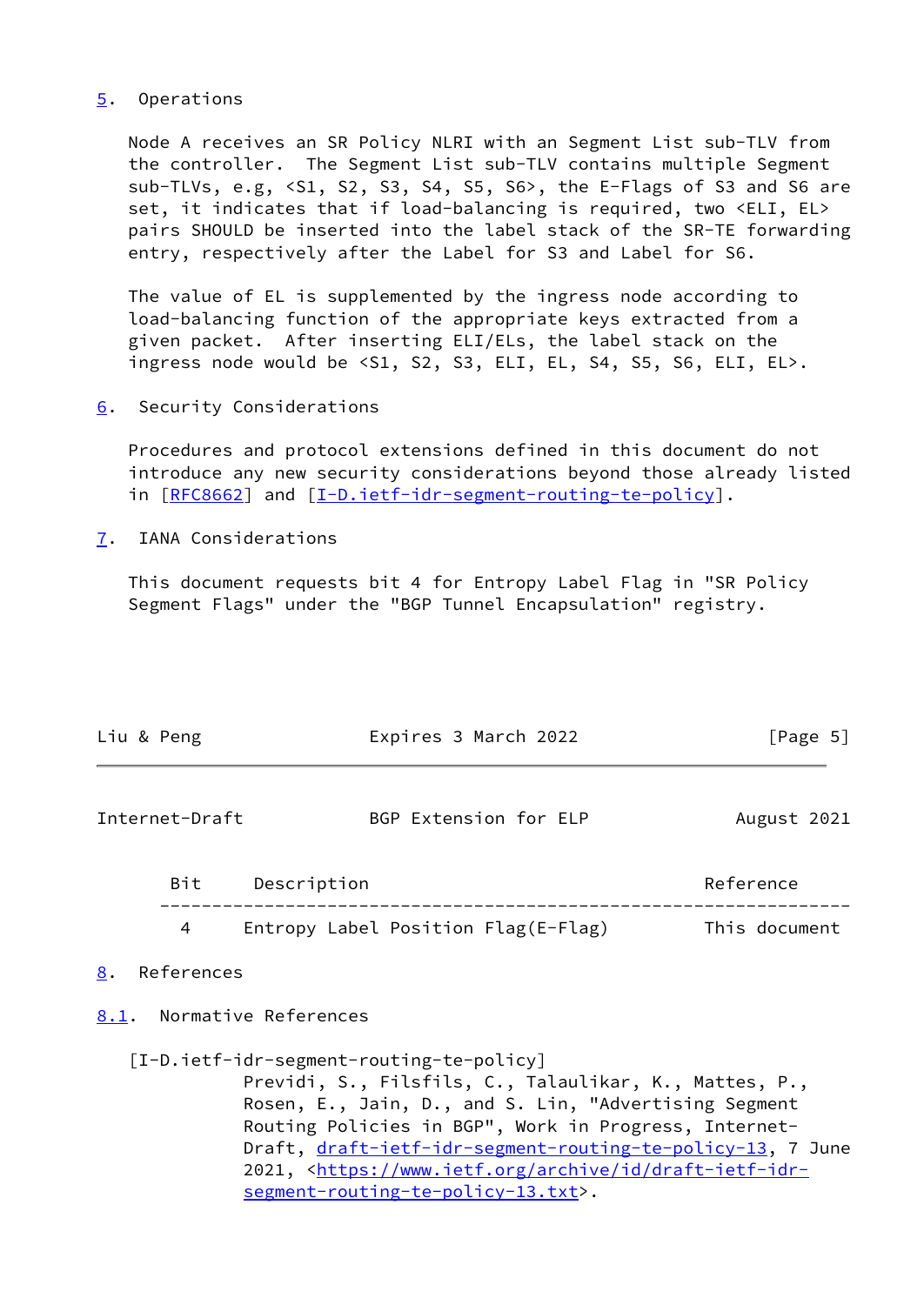- [RFC2119] Bradner, S., "Key words for use in RFCs to Indicate Requirement Levels", [BCP 14](https://datatracker.ietf.org/doc/pdf/bcp14), [RFC 2119](https://datatracker.ietf.org/doc/pdf/rfc2119), DOI 10.17487/RFC2119, March 1997, <[https://www.rfc-editor.org/info/rfc2119>](https://www.rfc-editor.org/info/rfc2119).
- [RFC6790] Kompella, K., Drake, J., Amante, S., Henderickx, W., and L. Yong, "The Use of Entropy Labels in MPLS Forwarding", [RFC 6790,](https://datatracker.ietf.org/doc/pdf/rfc6790) DOI 10.17487/RFC6790, November 2012, <[https://www.rfc-editor.org/info/rfc6790>](https://www.rfc-editor.org/info/rfc6790).
- [RFC8174] Leiba, B., "Ambiguity of Uppercase vs Lowercase in [RFC](https://datatracker.ietf.org/doc/pdf/rfc2119) [2119](https://datatracker.ietf.org/doc/pdf/rfc2119) Key Words", [BCP 14](https://datatracker.ietf.org/doc/pdf/bcp14), [RFC 8174,](https://datatracker.ietf.org/doc/pdf/rfc8174) DOI 10.17487/RFC8174, May 2017, [<https://www.rfc-editor.org/info/rfc8174](https://www.rfc-editor.org/info/rfc8174)>.
- [RFC8662] Kini, S., Kompella, K., Sivabalan, S., Litkowski, S., Shakir, R., and J. Tantsura, "Entropy Label for Source Packet Routing in Networking (SPRING) Tunnels", [RFC 8662,](https://datatracker.ietf.org/doc/pdf/rfc8662) DOI 10.17487/RFC8662, December 2019, <[https://www.rfc-editor.org/info/rfc8662>](https://www.rfc-editor.org/info/rfc8662).
- <span id="page-6-0"></span>[8.2](#page-6-0). Informative References
	- [I-D.ietf-isis-mpls-elc]

 Xu, X., Kini, S., Psenak, P., Filsfils, C., Litkowski, S., and M. Bocci, "Signaling Entropy Label Capability and Entropy Readable Label Depth Using IS-IS", Work in Progress, Internet-Draft, [draft-ietf-isis-mpls-elc-13](https://datatracker.ietf.org/doc/pdf/draft-ietf-isis-mpls-elc-13), 28 May 2020, [<https://www.ietf.org/archive/id/draft-ietf](https://www.ietf.org/archive/id/draft-ietf-isis-mpls-elc-13.txt) [isis-mpls-elc-13.txt>](https://www.ietf.org/archive/id/draft-ietf-isis-mpls-elc-13.txt).

| Liu & Peng | Expires 3 March 2022 | [Page 6] |
|------------|----------------------|----------|
|            |                      |          |

<span id="page-6-1"></span>Internet-Draft BGP Extension for ELP August 2021

[I-D.ietf-ospf-mpls-elc]

 Xu, X., Kini, S., Psenak, P., Filsfils, C., Litkowski, S., and M. Bocci, "Signaling Entropy Label Capability and Entropy Readable Label Depth Using OSPF", Work in Progress, Internet-Draft, [draft-ietf-ospf-mpls-elc-15](https://datatracker.ietf.org/doc/pdf/draft-ietf-ospf-mpls-elc-15), 1 June 2020, <[https://www.ietf.org/archive/id/draft-ietf](https://www.ietf.org/archive/id/draft-ietf-ospf-mpls-elc-15.txt) [ospf-mpls-elc-15.txt>](https://www.ietf.org/archive/id/draft-ietf-ospf-mpls-elc-15.txt).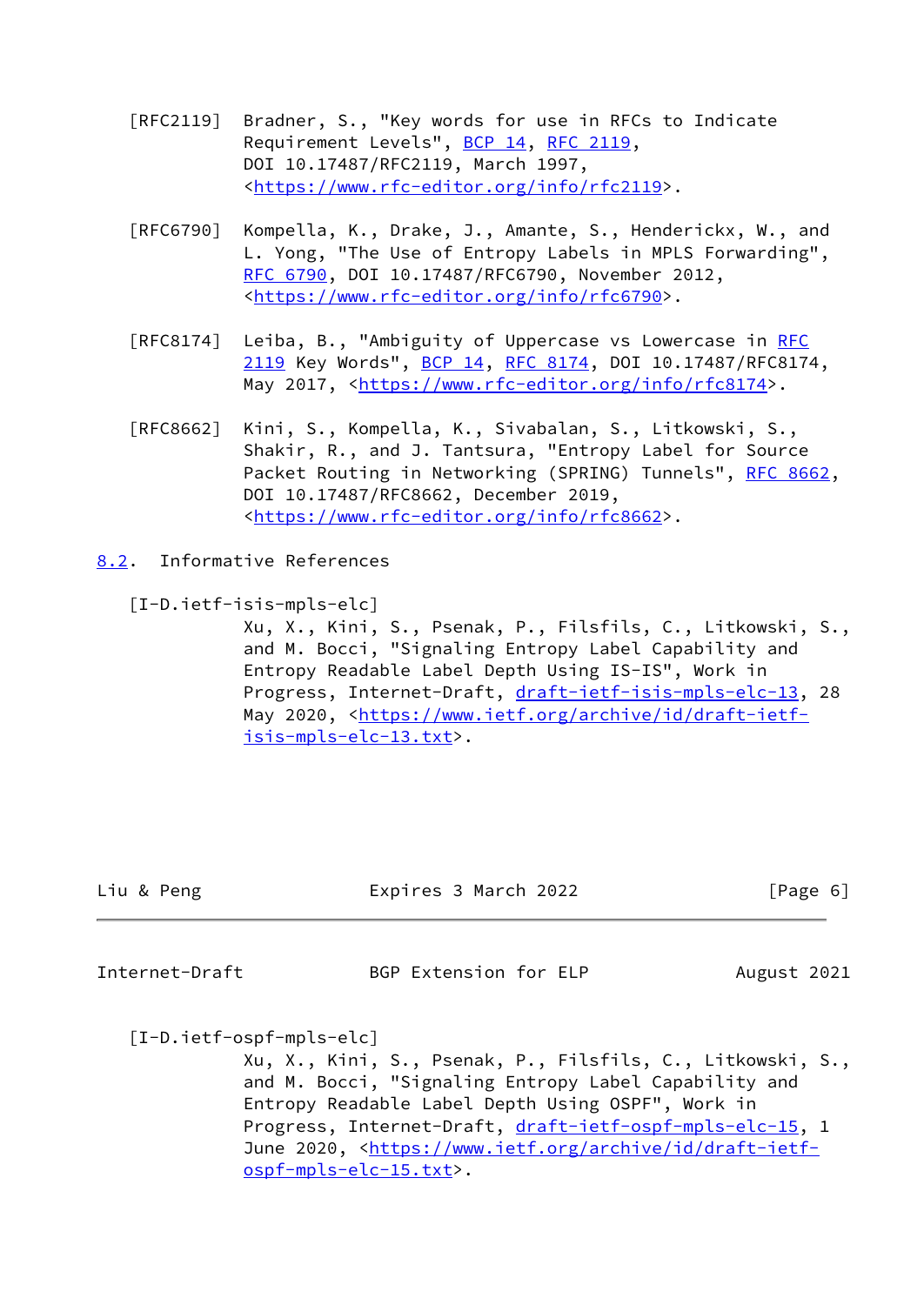- [RFC8476] Tantsura, J., Chunduri, U., Aldrin, S., and P. Psenak, "Signaling Maximum SID Depth (MSD) Using OSPF", [RFC 8476,](https://datatracker.ietf.org/doc/pdf/rfc8476) DOI 10.17487/RFC8476, December 2018, <[https://www.rfc-editor.org/info/rfc8476>](https://www.rfc-editor.org/info/rfc8476).
- [RFC8491] Tantsura, J., Chunduri, U., Aldrin, S., and L. Ginsberg, "Signaling Maximum SID Depth (MSD) Using IS-IS", [RFC 8491,](https://datatracker.ietf.org/doc/pdf/rfc8491) DOI 10.17487/RFC8491, November 2018, <[https://www.rfc-editor.org/info/rfc8491>](https://www.rfc-editor.org/info/rfc8491).
- [RFC8660] Bashandy, A., Ed., Filsfils, C., Ed., Previdi, S., Decraene, B., Litkowski, S., and R. Shakir, "Segment Routing with the MPLS Data Plane", [RFC 8660](https://datatracker.ietf.org/doc/pdf/rfc8660), DOI 10.17487/RFC8660, December 2019, <[https://www.rfc-editor.org/info/rfc8660>](https://www.rfc-editor.org/info/rfc8660).
- [RFC8664] Sivabalan, S., Filsfils, C., Tantsura, J., Henderickx, W., and J. Hardwick, "Path Computation Element Communication Protocol (PCEP) Extensions for Segment Routing", [RFC 8664,](https://datatracker.ietf.org/doc/pdf/rfc8664) DOI 10.17487/RFC8664, December 2019, <[https://www.rfc-editor.org/info/rfc8664>](https://www.rfc-editor.org/info/rfc8664).
- [RFC8814] Tantsura, J., Chunduri, U., Talaulikar, K., Mirsky, G., and N. Triantafillis, "Signaling Maximum SID Depth (MSD) Using the Border Gateway Protocol - Link State", [RFC 8814,](https://datatracker.ietf.org/doc/pdf/rfc8814) DOI 10.17487/RFC8814, August 2020, <[https://www.rfc-editor.org/info/rfc8814>](https://www.rfc-editor.org/info/rfc8814).
- [RFC9085] Previdi, S., Talaulikar, K., Ed., Filsfils, C., Gredler, H., and M. Chen, "Border Gateway Protocol - Link State (BGP-LS) Extensions for Segment Routing", [RFC 9085](https://datatracker.ietf.org/doc/pdf/rfc9085), DOI 10.17487/RFC9085, August 2021, <[https://www.rfc-editor.org/info/rfc9085>](https://www.rfc-editor.org/info/rfc9085).

Authors' Addresses

 Liu Yao ZTE Corp.

Email: liu.yao71@zte.com.cn

| Liu & Peng     | Expires 3 March 2022  | [Page 7]    |
|----------------|-----------------------|-------------|
| Internet-Draft | BGP Extension for ELP | August 2021 |